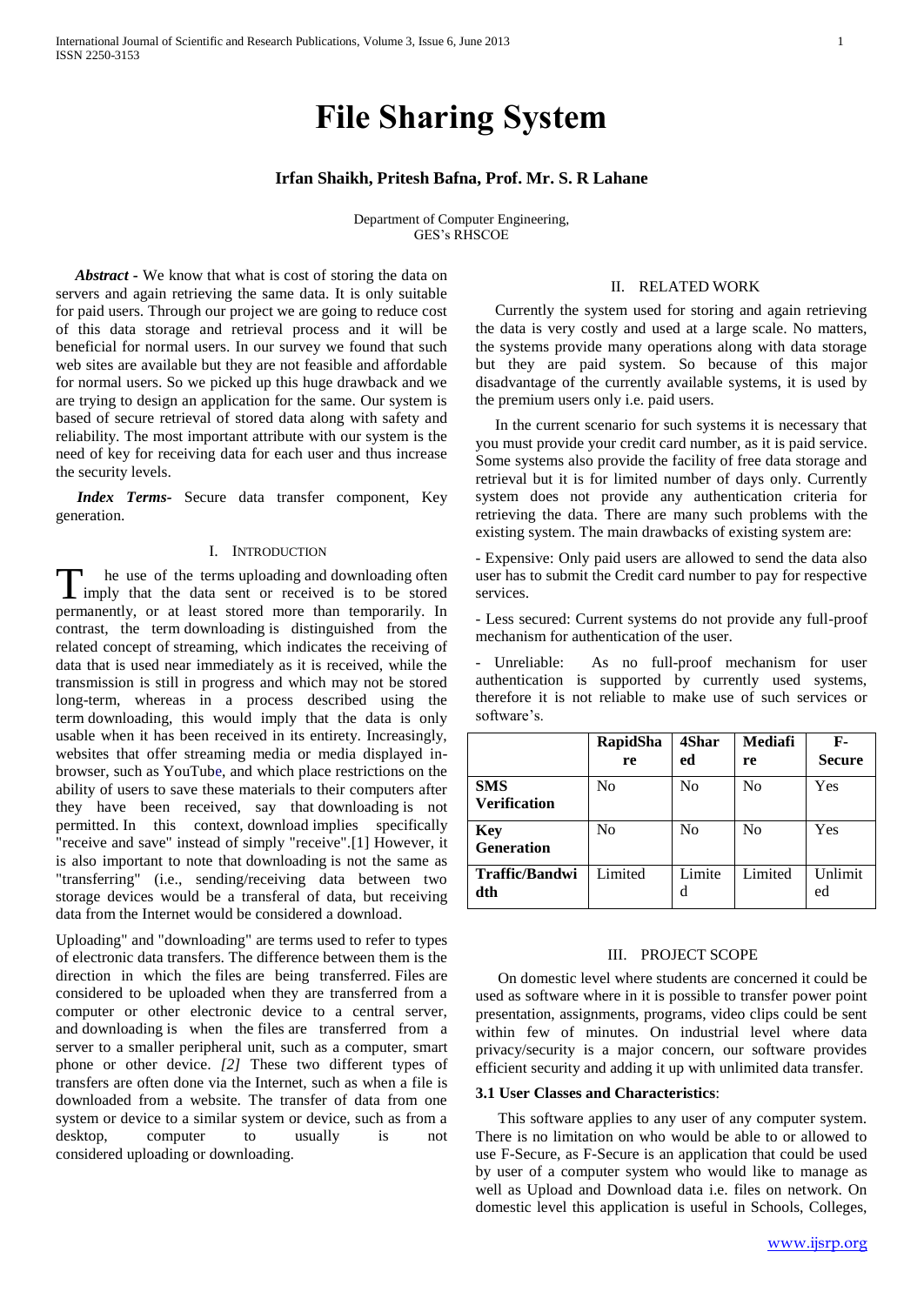Universities where Students can make use of this software to get required data (assignments, practical's etc). On industrial level many companies can use this software to transfer their highly sensitive data in other companies. *[3]*

- Administrator: They are one of the core users and are able to authenticate the client who is going to upload and download data.

- Characteristics: Administrator must have knowledge of working of file sharing systems and he/she should be able to solve the problems that come across during the file transfer process.

- End User: The end users are expected to be Internet literate because they are the people who are going to get the key and verification message.

- Characteristics: No technical experience is required basic knowledge of handling system is sufficient.

# **3.1.1 Operating Environment**

As far as operating systems are concerned F-Secure is compatible with:

-All 64-bit versions of Microsoft Windows

-All 32-bit Microsoft Windows (95/98/ΝΤ/2000/ΧP/Vista)

-All POSIX (all versions of Linux/all versions of BSD/all UNIX-like operating systems)

Moreover, F-Secure is produce with the help of open source both front end and back end that is compatible with almost any operating system. It is obvious that F-Secure is independent from the operating system of the computer system on which it runs. This software is web-based and can be viewed by any web browser, i.e. Mozilla, Internet Explorer, Netscape Navigator, and Opera.

# **3.1.2 Design and Implementation Constraint**

Main server should always be on. Every client system should have web browsers like Google Chrome, Mozilla Firefox, Internet Explorer, Netscape Navigator, and Opera or web browsers which are compatible to above mentioned browsers. Every system should also have flash player installed in it. Anyone who wishes to work on further development of F-Secure should have the knowledge of following programming languages: • HTML (Front) •Java Script (Front) •PHP (Back).

## **3.1.3 Assumptions and Dependencies**

Every user should provide the mobile number compulsorily, because the authentication code will be sent to the same mobile number. Every new visitor should fill registration form and set the user id and password. While downloading the data, the user should enter correct file password, authentication key and Captcha code. We assume that extra documentation beyond this report would not be necessary in order for the user to utilize this software.

## **3.3 External interfaces Requirements**

**3.3.1 User Interfaces**

The first interface is the log-in screen. This is where the user has a specific Username and Password so that they can gain access to the software and data. User can also choose that whether he/she wants to upload or download the data. One of F-Secure's advantages is its user interfaces, as they are extremely functional, easy to use and can be handled even by users with very little knowledge and experience on using computer systems.

## **3.3.2 Hardware Interfaces**

Though not necessarily interfacing with the hardware, the system must make use with an internet connection. For F-Secure's installation and use, requirements are almost zero. It can run on any computer system, regardless of the type of operating system used. The only thing F-Secure require, as far as hardware is concerned, is a compatible CPU.

## **3.3.3 Software Interfaces**

Along with the internet connection, the system makes indirect use of an internet browser. Outside of the HTML code and PHP, the code doesn't tell any software, including the browser, what to do.

-HTML: It is used to develop various pages and forms.

-PHP: It is used to carry data.

-JavaScript: It is used to perform logical calculations and looping activities.

-CSS: It is used to place the components on pages and forms.

Moreover, F-Secure is produce with the help of open source both front end and back end that is compatible with almost any operating system. It is obvious that F-Secure is independent from the operating system of the computer system on which it runs. This software is web-based and can be viewed by any web browser, i.e. Mozilla, Internet Explorer, Netscape Navigator, and Opera.

# **3.3.4 Communication Interfaces**

The system uses an internet connection to connect to the database. The code itself though, does not specifically direct the network controllers to do any work. Connection to the Internet would be considered useful for users, as, through it, they would be able to access the software and information about F-Secure.

-MySQL database: Multiple systems communicate with each other using common database stored on main server and also it is an open source and feely available.

-LAN: for data transmission.

# **3.4 Non-Functional Requirements:**

## **3.4.1 Performance**

For system to perform precisely or affectively bandwidth is the major requirement. Even if minimum requirement is around 256KBPS, system to run smoothly, must be provided bandwidth of around 1MBPS.

**3.4.2 Safety**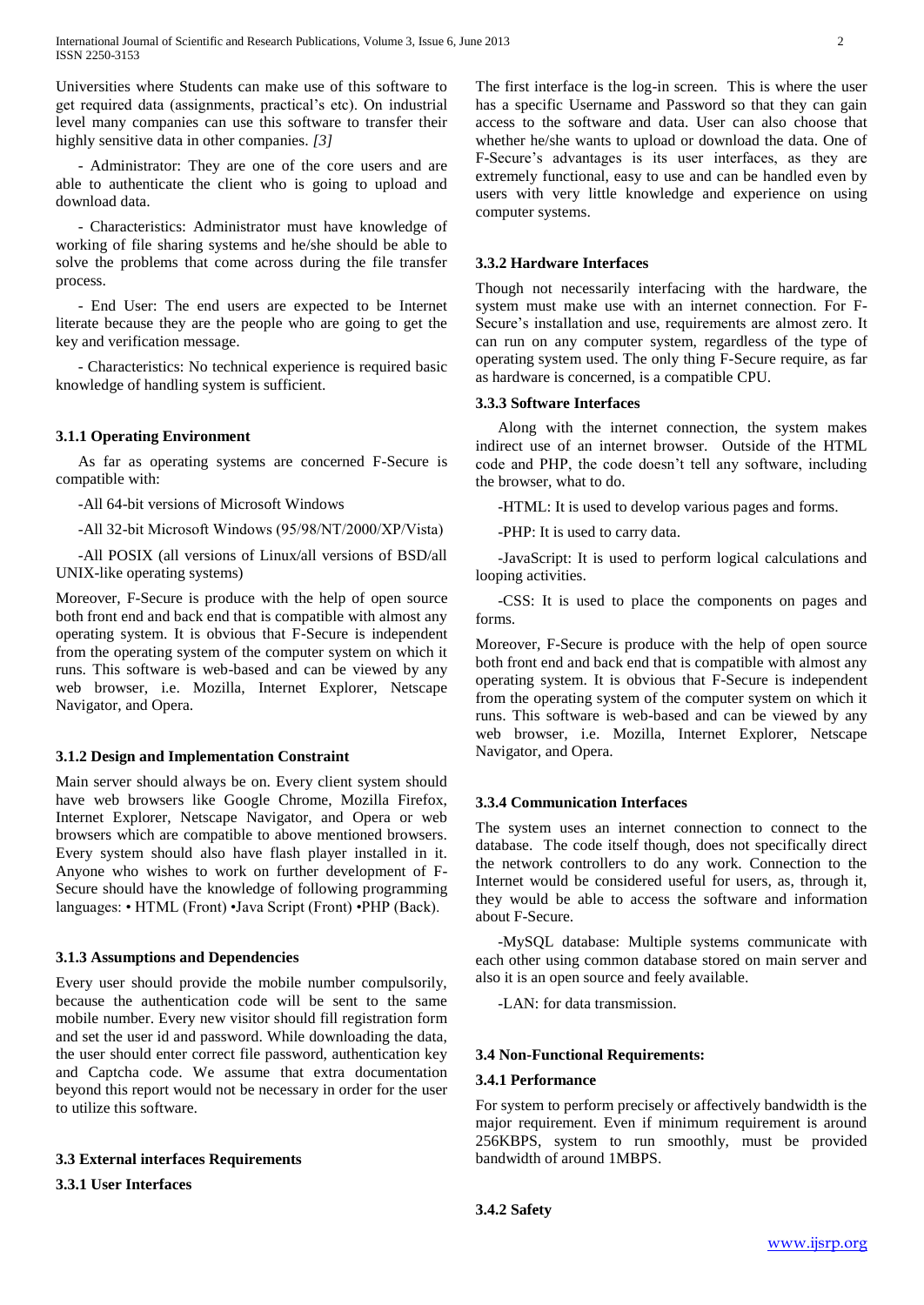International Journal of Scientific and Research Publications, Volume 3, Issue 6, June 2013 3 ISSN 2250-3153

To keep the uploading/downloading data safe, there should not be any voltage fluctuations of computer system. This application does not run in cases of wrong pass word/key insertion or wrong settings. In case of error it provides an alert message to users with appropriate help messages.

#### **3.4.3 Security**

System generated key i.e. private key must be kept hidden from any other person except the One on receiving end. Access to the database should be restricted to people who are not valid/authenticated users. Passwords and ID's should be regulated to be at least a certain length and also contain alphanumeric characters in both the password and key generation.

#### **3.5 Other Requirements**

#### **3.5.1 DB requirements:-**

MySQL is a relational database management system which is an open source database. (RDBMS) that runs as a server providing multi-user access to a number of databases. Many web applications use MySQL as the database component of a LAMP software stack. Its popularity for use with web applications is closely tied to the popularity of PHP, which is often combined with MySQL. Several high-traffic web sites (including Flickr, Facebook, Wikipedia, Google (though not for searches), Nokia and YouTube) use MySQL for data storage and logging of user data. MySQL is one of the top databases available in the market. MySQL is a relational database with many advanced features and options. Over time, MySQL has proved itself to be a fast, reliable and cost effective competitor to the other more expensive databases like MS SQL Server and Oracle. Here are a few of the advantages of using MySQL in database development. MySQL is easily installable and operable on different platforms including Windows, Linux, OS2 and Solaris. Cross platform operability makes it a favorable choice for development companies. MySQL database system also contains APIs for integration with C, C++, PHP, Java, Perl, Python and Ruby etc. You can connect it easily with different development platforms so you can actually integrate applications developed in different OS and development platforms. MySQL as a relational database is secure as all access passwords are stored in an encrypted format restricting any unauthorized access to the system. It also encrypts the transactions so eavesdroppers and data harvest tools cannot replicate or regenerate the database transactions once they are processed.

#### Features:

- Because of its unique storage engine architecture MySQL performance is very high.

- Supports large number of embedded applications which makes MySQL very flexible.

- Use of Triggers, Stored procedures and views which allows the developer to give a higher productivity.

- Allows transactions to be rolled back, commit and crash recovery.

- Triggers & cursor.
- Open Source
- Fast Development
- Better for Small Businesses
- Cross Platform Operability
- Security
- Connectivity

## IV. SYSTEM ARCHITECTURE



Fig. 4.1: System flow

As you see above if you split your project three part like Application Development, Database and Data processing and Interface development then of course you project will be more understandable and developers can work more efficiently.

- Model: It handles data processing and database works part. Model processes events sent by controller. After processing these events then it sends processed data to controller (thus, controller may reprocess it) or directly to view side.

- View: View prepares an interface to show to the user. Controller or model tells view what to show to the user. Also view handles requests from user and informs controller.

- Controller: Let's say controller is like brain of the system. That is right. Because it processes every request, prepares other parts of the system like model and view. Then the system determines what to do by controller's commands. Even if you are junior developer you probably faced with a problem called "Complexity of Project". There MVC comes. MVC helps you to decrease complexity of project. For instance, there is a team with 5 people. If they are working on same project after sometime project reaches a point which no one can understand what project is going to be. MVC splits project to (by default) three different parts. Like Model, View, Controller.[4]

#### 4.2 **CodeIgniter**

CodeIgniter is an open source rapid development web application framework, for use in building dynamic web sites with PHP. "Its goal is to enable [developers] to develop projects much faster than...writing code from scratch, by providing a rich set of libraries for commonly needed tasks, as well as a simple interface and logical structure to access these libraries."